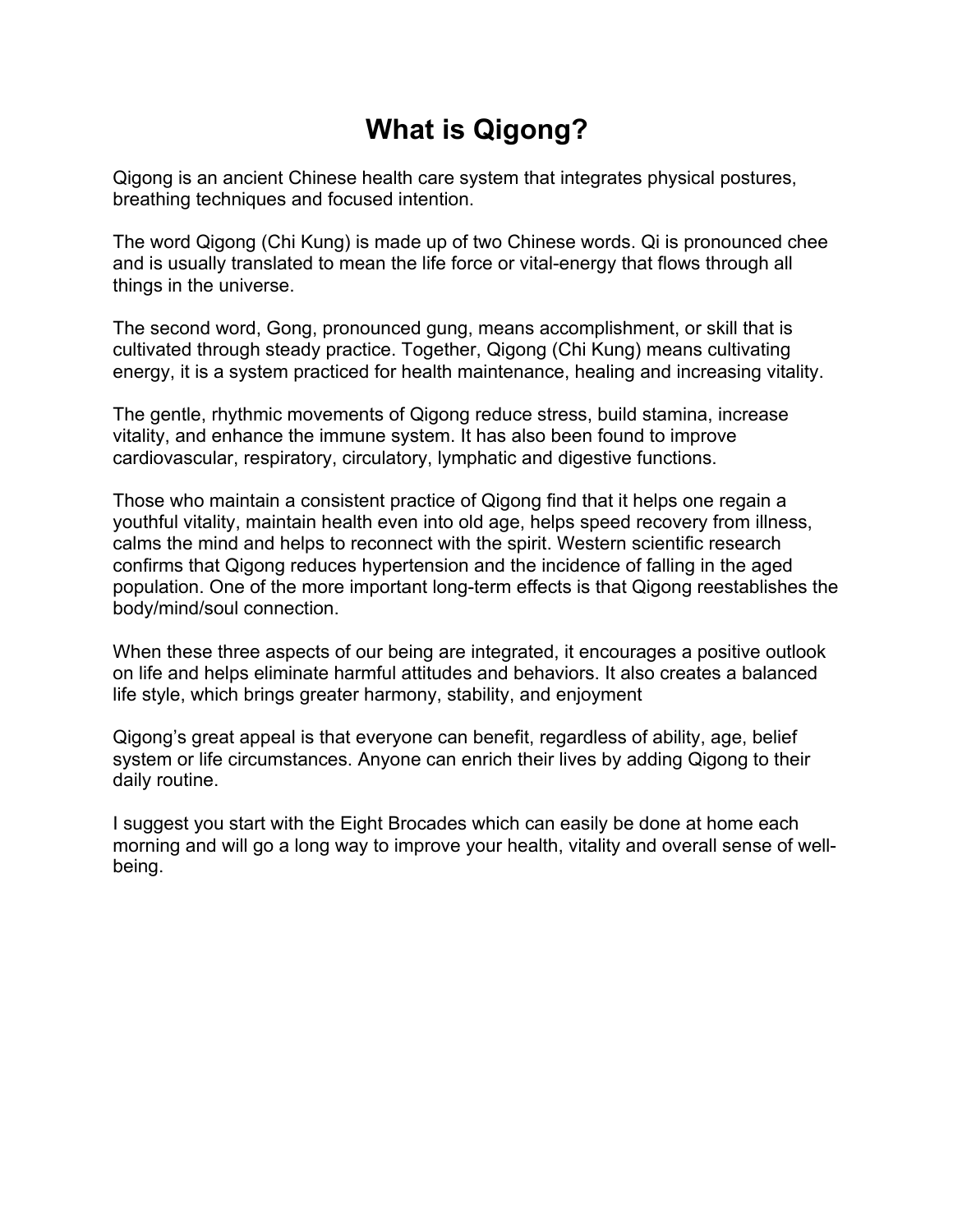# **The Eight Brocades**

The Eight Brocades are a set of qigong exercises that originated in China and have been practiced throughout the world for thousands of years. Each movement focuses on a different meridian to improve the flow of qi throughout the body. If practiced routinely, this practice will improve your health significantly. Please give it a try for at least 90 days and you will be amazed at the benefits you will experience.

The Eight Brocades are most often considered a medical qigong exercise set. I would suggest that you do them each morning. Go at a pace and do the number of repetitions that matches your fitness and health level. Gradually, work up to eight repetitions of each movement. By completing these qigong movements, you should notice improved health, increased energy, reduced stress, a revitalized mind and body, improved balance, and an overall sense of well-being.

Start by standing with your feet shoulder width apart with knees relaxed. Place your hands just below your navel over the lower dantien (center of qi) and breath while rotating your hips. The lower dantien stores energy or qi. Visualize the energy or qi entering this area while you inhale then visualize the toxins being released as you exhale.



Breathing instruction – Make sure you inhale through your nose while pushing out your abdomen. Exhale through your mouth while pulling your abdomen inward. This allows for the maximum amount of air to flow freely into your lungs. Do this 6 times before beginning the movements.

Roll your head and neck clockwise and then counterclockwise 8 times to loosen up.

Remember to stand straight and not tense up your muscles. Relax and enjoy the experience.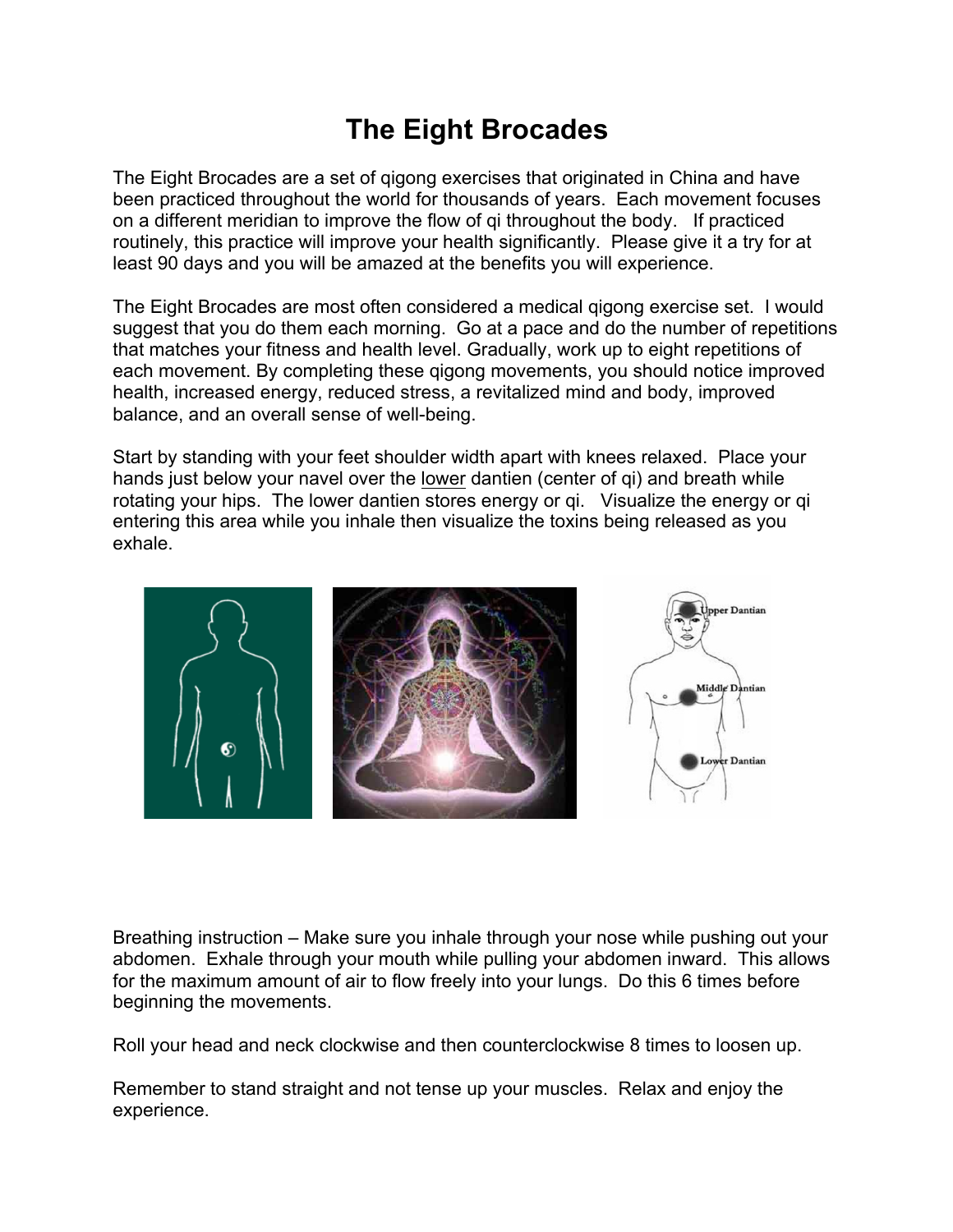# **The Eight Brocades - Movement Instructions**

#### **Holding up the Heavens**

- 1. Stand with your feet shoulder length apart.
- 2. Inhale as you raise your hands, palms up.
- 3. At chest level, start turning your palms out.
- 4. At forehead level, your palms should be facing front.
- 5. Continue to raise your hands overhead holding both hands as if to hold the sky. At the same time thinking of the sky, earth and yourself as a whole unit.
- 6. Rise up on your toes (if possible) as you extend your arms, palms facing the sky, fingertips close together and eyes watching your hands.
- 7. Exhale as you sweep your arms to the side, with your palms facing down, until you are standing flat footed.
- 8. Repeat . Work up to being able to do 8 repetitions.

.

Practicing this movement helps build good posture. According to Traditional Chinese Medicine, TCM, practicing this movement helps to regulate the Triple Burner, and relieve fatigue by activating the fluid flowing in the Triple Burner and ensuring proper nourishment throughout the body.

# **Drawing the Bow**

- 1. Start with feet widely space and knees bent in hose riding position.
- 2. Exhale as you sink and cross your arms in front of you with the right arm in front of the left.
- 3. Inhale as you extend your left arm out to the left with your pointer finger and thumb creating an "L" shape. At the same time pull your right arm to the right side holding the string with your right hand as if drawing a bow. Your right elbow is bent. Your right and left arm should be in a straight line.
- 4. Exhale as your release the right hand and let the arrow fly.
- 5. Inhale as you drop your arms, palms down, in an arc to your side as your body floats up.



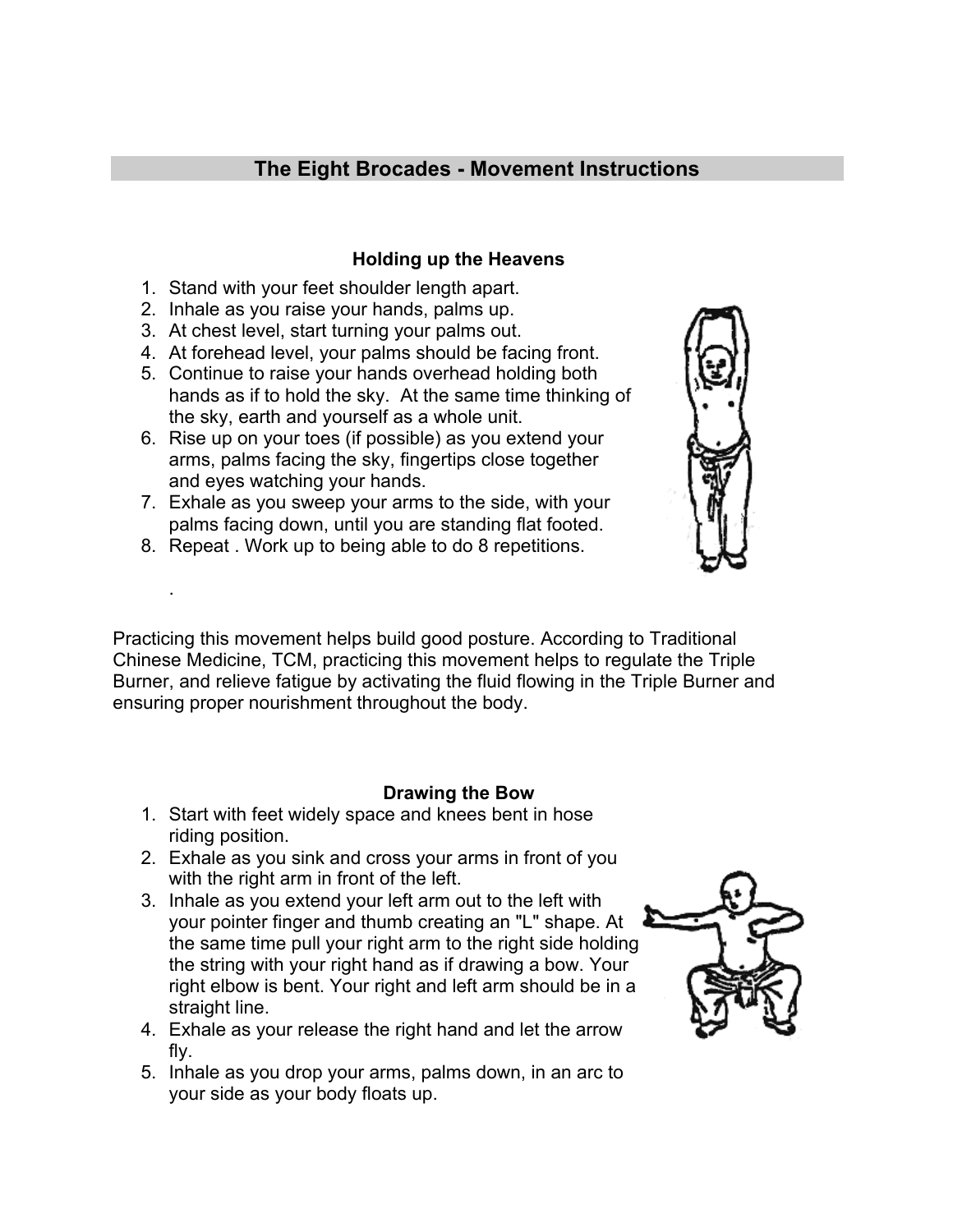- 6. Repeat steps 3 6 on the right side. The left arm will be crossed in front of the body, the right arm will create the "L" shape and the left hand will hold the string.
- 7. Repeat Drawing the Bow on both sides. Work up to being able to do 8 repetitions.

Practicing this movement strengthens the muscles of the hands, arms, chest, waist and thighs. It focuses on the kidneys and spleen. According to TCM, practicing this movement, enhances the function of the respiratory and circulatory systems.

# **Separating Heaven & Earth**

- 1. Inhale as you lift your hands, palms up, to stomach level.
- 2. Continue raising your left hand until your left arm is extended over head with your palm up and fingers pointing to the right.
- 3. At the same time, extend your right hand to your side, palm down with your fingers pointing to the front.
- 4. Exhale and return to the starting position, with both palms up at stomach level.
- 5. With your mind concentrating as if to lift up the sky with one palm and pressing down the earth with the other.
- 6. Now repeat with the opposite right hand up and left hand down.
- 7. Repeat Separating Heaven and Earth movements on both sides. Work up to being able to do 8 repetitions.



It stretches the muscles in the arms and shoulders. According to TCM, it strengthens the digestive system and aids in prevention of gastrointestinal disorders. It contributes to the ascending of spleen-qi and the descending of stomach-qi, thus promoting the digestive functions.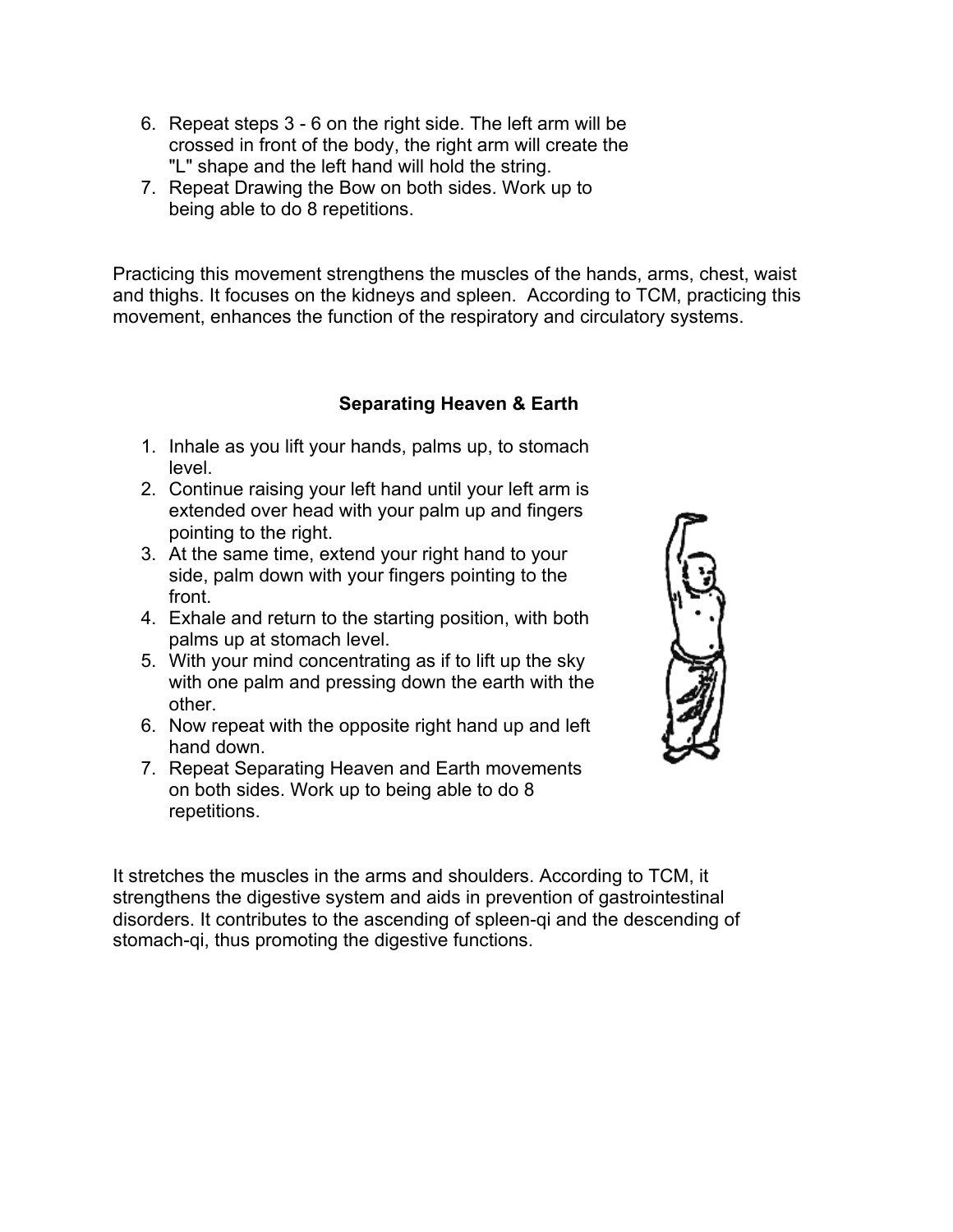#### **Shake the Heavenly Pillar**

- 1. Stand with your feet in a comfortable stance.
- 2. Look straight ahead and gaze into the distance with your arms extended down at your side. Sink your shoulders.
- 3. Inhale as your turn your head slowly to the left.
- 4. Gaze behind you as far as you can. Turn your eyes so you are looking out of the corner of your eyes (backwards & downwards).
- 5. Exhale as you return your head to the center.
- 6. Repeat steps 4-6 on the right side.

.

- 7. Repeat looking on both sides. Work up to being able to do 8 repetitions.
- 8. To end, step with your left foot back to the Wuji stance.



This movement is also known as "The Wise Owl Gazes Backward", "Looking Right and Looking Left", and "Looking Behind". As you warm up, turn your head farther each time. Move slowly, time your movement with your breathing. According to TCM, practicing this movement helps your lungs, immune system, and large intestines. It enriches the essence and blood, calms the mind, and promotes organ functioning. This is also good for the release of emotional pain.

#### **Punching with Tiger Eyes**

- 1. Step left to a wide Horse stance. Try to work up to two shoulder widths.
- 2. Make a tight fist with both hands & hold both fists at waist level with palms up.
- 3. Exhale as you punch out slowly with the left hand. Use a spiral motion and end with the left fist palm down, at chest level.
- 4. Your eyes are wide open and glaring. Imagine fire, determination, courage, or toughness. See the energy traveling out of your fist.
- 5. Inhale and relax as you bring your left hand back to the starting position.
- 6. Repeat steps 3-5 on the other side (ie extend your right hand)
- 7. Repeat punching with both hands. Work up to

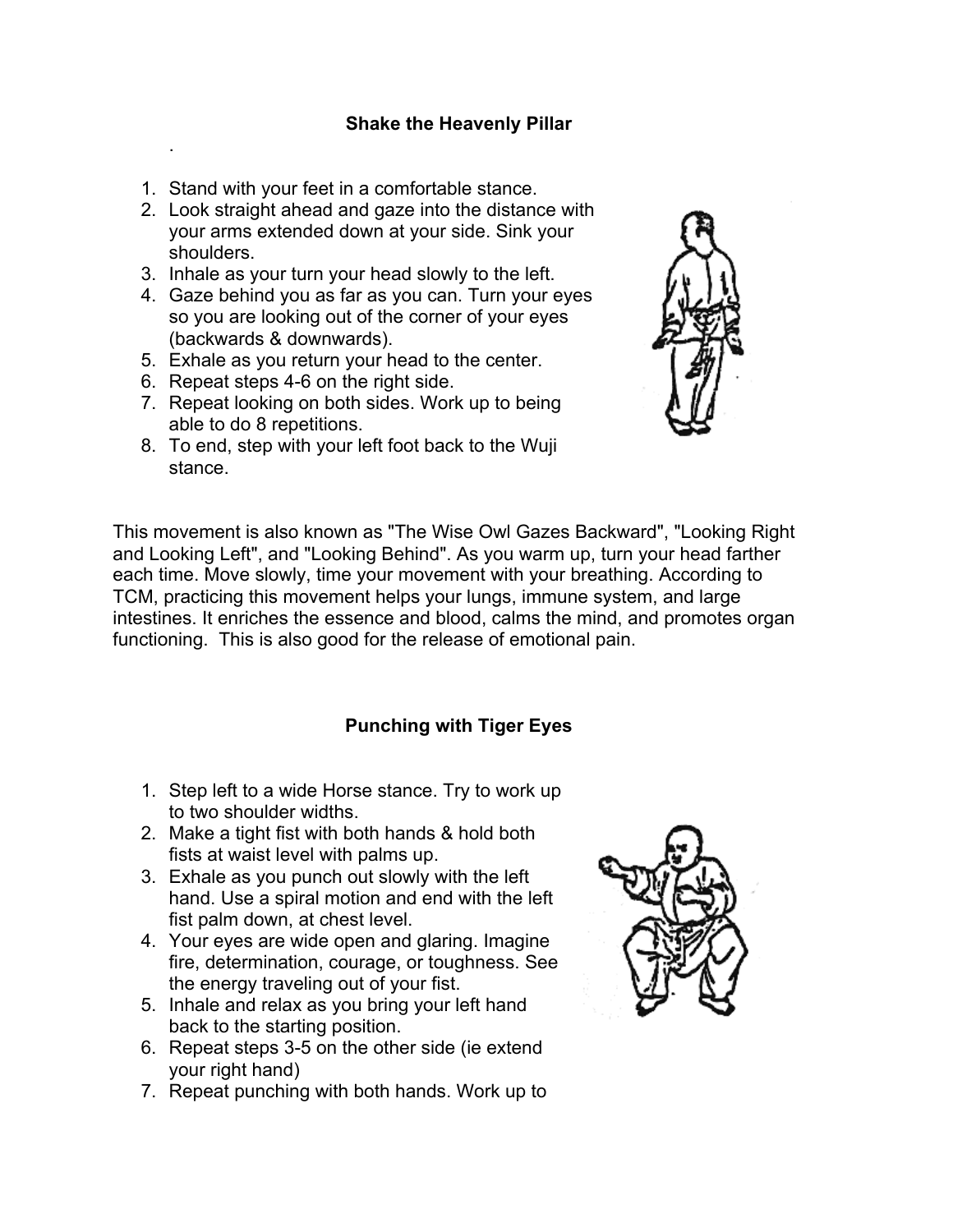being able to do 8 repetitions.

This movement is also known as "Punching and Glaring", "Punching with Angry Gaze", and "Clenching Fists and Looking with Eyes Wide Open". A wide Horse stance improves the muscles of the thigh. According to TCM, this movement helps stimulate and revitalize the liver and will strengthen your physical power and energy.

This is a stretch of the neck to the left and the right in an alternating fashion.

# **The Big Bear Turns from Side to Side**

- 1. Step left into a wide Horse stance. (Try and work up to two shoulder widths.)
- 2. Bend your knees and squat down lower. Make sure you have a straight back and your knees are centered over your toes.
- 3. Place hands just above your knees with your thumbs on the outside of your legs and your elbows pointed to the side.
- 4. Inhale slowly as you shift your weight to the left, turn your chest to the left, and your tailbone to the right. Extend your right arm to help you turn to the left.
- 5. Exhale as you shift back to center.
- 6. Inhale as you shift your weight to the right, turn your chest to the right, and your tailbone to the left. Extend your left arm to help you turn to the right.
- 7. Repeat. Work up to being able to do eight repetitions.



This movement is also known as "Rotate Head and Trunk", "Search the Clouds", "Sway the Head and Wag the Tail" and "Shake Head and Sway Buttocks to Extinguish Fire in the Heart". As you are completing this movement, place your attention on the bubbling wells in the bottom of your feet. This movement will strengthen legs and waist. According to TCM, this movement benefits the lungs and heart, rids of heart fire, and causes the kidney-yin to ascend.

# **Touching the Toes and Bending Backwards**

Warning: If you have uncontrolled high blood pressure, don't put your head below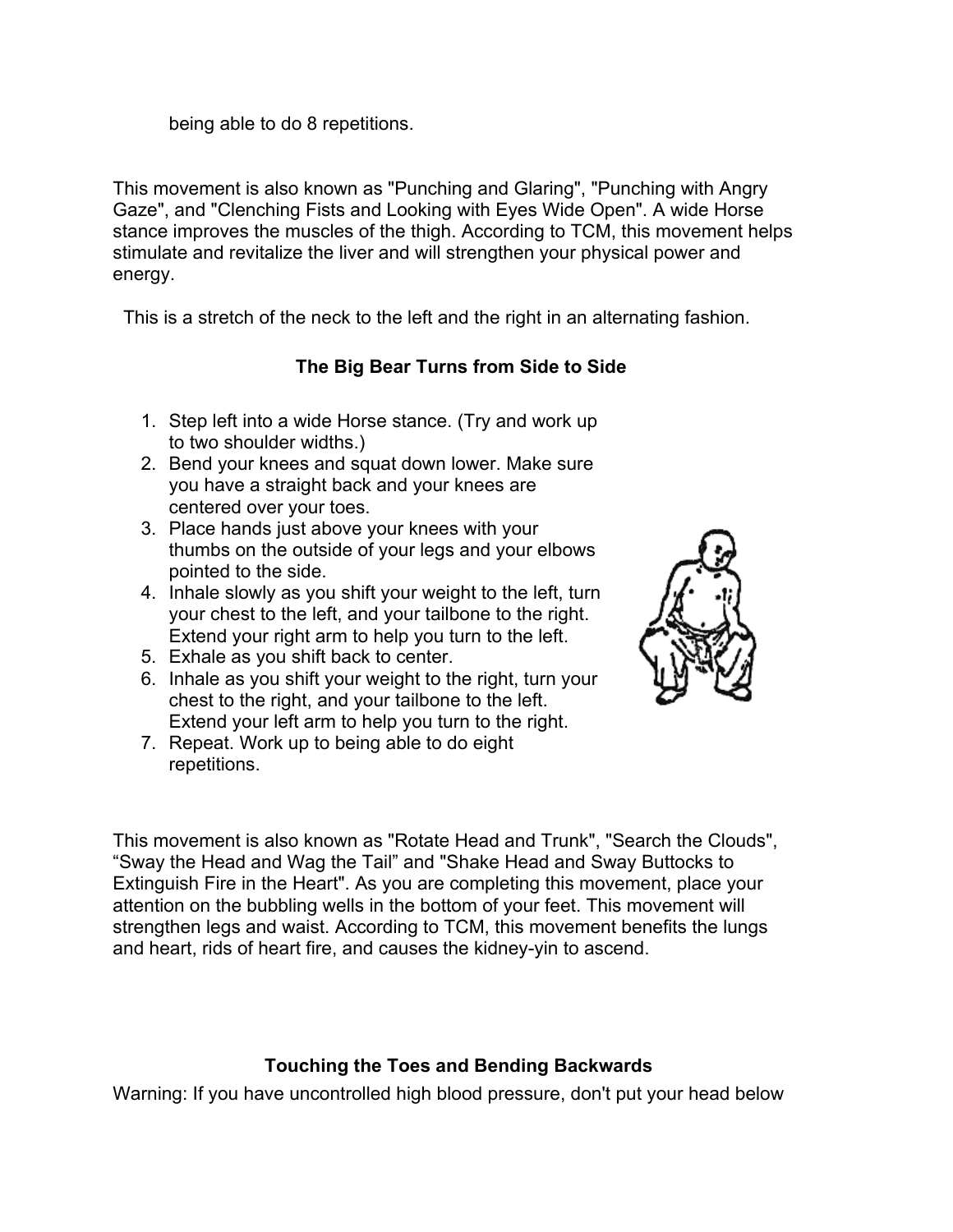your heart. Also, people with lower back stiffness or pain should not bend deeply.

- 1. Stand with feet at shoulder distance.
- 2. Inhale and raise your hands over your head while arching your back.
- 3. Exhale as you lean forward, with your arms reaching towards your toes. Draw your abdomen in and bend your knees slightly to grasp your toes (if possible).
- 4. Inhale as you slowly roll up, vertebrae by vertebrae.
- 5. Repeat and work up to being able to do eight repetitions. .
- 6. Do not over bend. Gradually over time your flexibility will increase.

This movement is also known as "Carrying the Moon", "Nourishing the Kidneys", "Touch the Sky, Press the Earth", and "Touch Toes to Reinforce Kidneys". This movement will stretch and lengthen the muscles of the lower back. According to TCM, this movement stimulates various meridians in the body.

#### **Bouncing on the Toes**

- 1. Stand with feet in comfortable position.
- 2. As you inhale, place the backs of your hands on your lower back and raise up on your toes.
- 3. Exhale as you drop back down on your heels to gently bounce your whole body.
- 4. Repeat. Work up to being able to do 8 repetitions.
- 5. Try doing this with your eyes closed once your balance is improved.

This movement is also known as "Jolt Body to Keep All Illnesses Away", "Lift the Back", and "Cure the 1000 Illnesses". This movement will exercise your calves and thighs. According to Traditional Chinese Medicine bouncing in this manner stimulates the immune system and helps rid the body of many diseases.